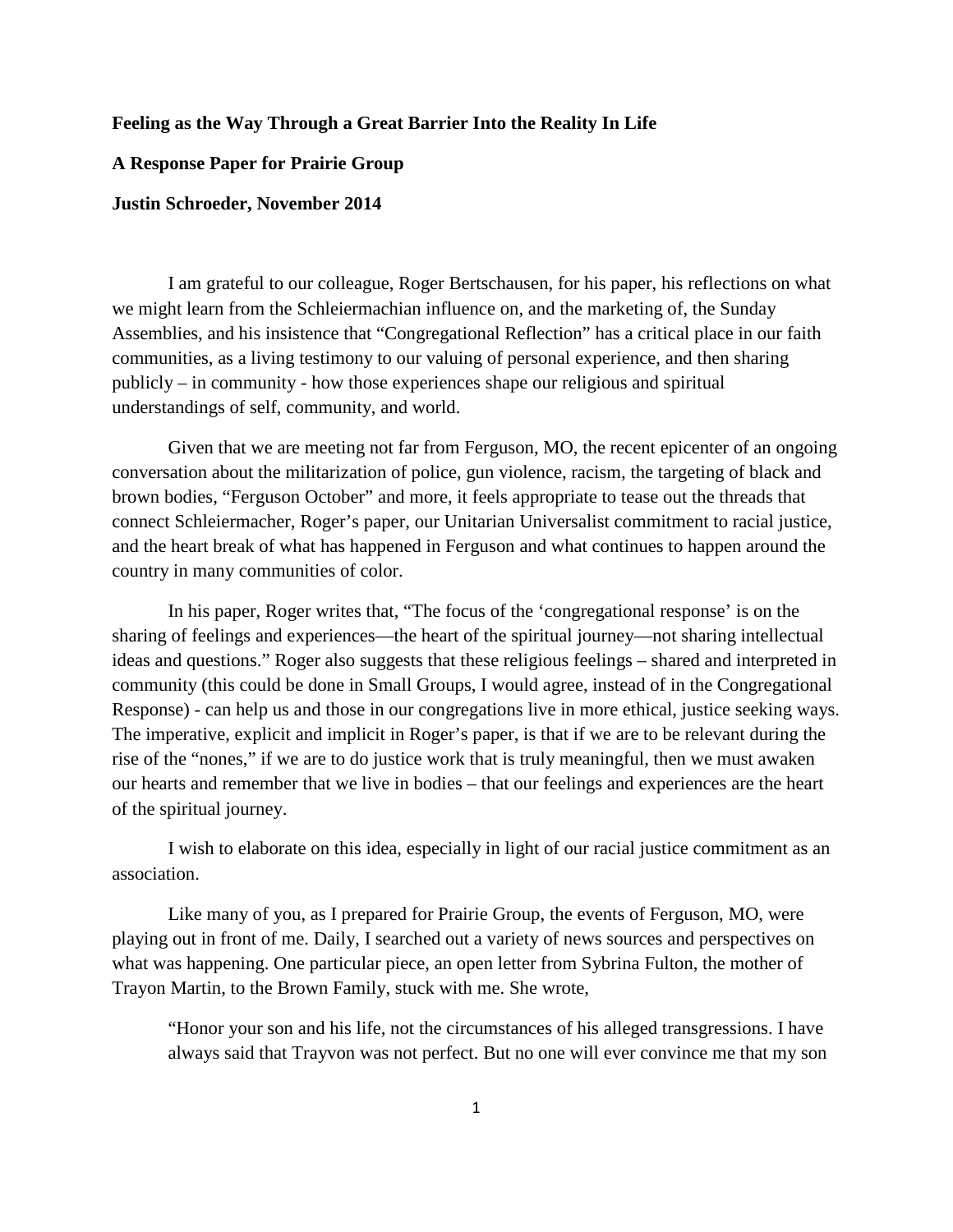deserved to be stalked and murdered. No one can convince you that Michael deserved to be executed.

But know this: neither of their lives shall be in vain…While we fight injustice, we will also hold ourselves to an appropriate level of intelligent advocacy. *If they refuse to hear us, we will make them feel us.* Some will mistake that last statement as being negatively provocative. *But feeling us means feeling our pain; imagining our plight as parents of slain children*. We will no longer be ignored. We will bond, continue our fights for justice, and make them remember our children in an appropriate light. [Note: Italics added.]

If the foundation of religious experience is feeling, rather than ideas, theology, and and even "intelligent advocacy," than Sybrina Fulton is suggesting that those who are not listening (those whose hearts are wrapped up in arguments, judgments, defensiveness, and abstract ideas about this tragedy) will, by the power of the personal testimony of Sybrina Fulton and others, have a "religious experience." Through this testimony, they might truly feel the suffering and grief of Fulton, Michael Brown's family, and others. As Emily Owens writes in her article, 'We Have to Make Them Feel Us: Open Letters and Black Mothers' Grief,' "Fulton asks us to slow down enough to feel: she asks us to feel the impact of a country obsessed with guns, to feel the impact of racism backed up by the state, to feel the impact of a boy's execution in broad daylight by those sworn to protect, to feel the impact of every black boy who has ever been called dangerous. She asks us to feel, to mourn, and to yearn for a world in which black and brown children get to grow up."

When we truly slow down enough to feel, or when the minister has created a worship container that lets us feel deeply, the boundaries and distinctions which separate us surely begin to collapse; we sense our utter connectedness and ultimate dependence on something greater than ourselves. We see that all children are our children; we know that we are our brother's and sister's keepers. When we start to feel deeply, how can we be indifferent to the suffering and rage of others, to our own suffering?

While I was doing the assigned reading, I was also busily devouring Rev. Mark Morrison Reed's book, *Selma Awakening.* This quote, from the Rev. Leon Hopper, caught my eye, and is relevant to this Schleiermachian thread:

The catch phrases 'civil rights' – 'human freedom' – 'personal dignity' – 'equality,' words which have so easily flowed from the lips of religious liberals, have now taken on a *feeling tone* as well as possessing their rational, logical meaning of old. It seemed as if the intellectualism of the pulpit and discussion group had broken through a great barrier to the reality in life, and thus, as a religious movement, uncovered a greater contact with life where most people live it – in pain – in struggle – in ignorance – and yet in hope.